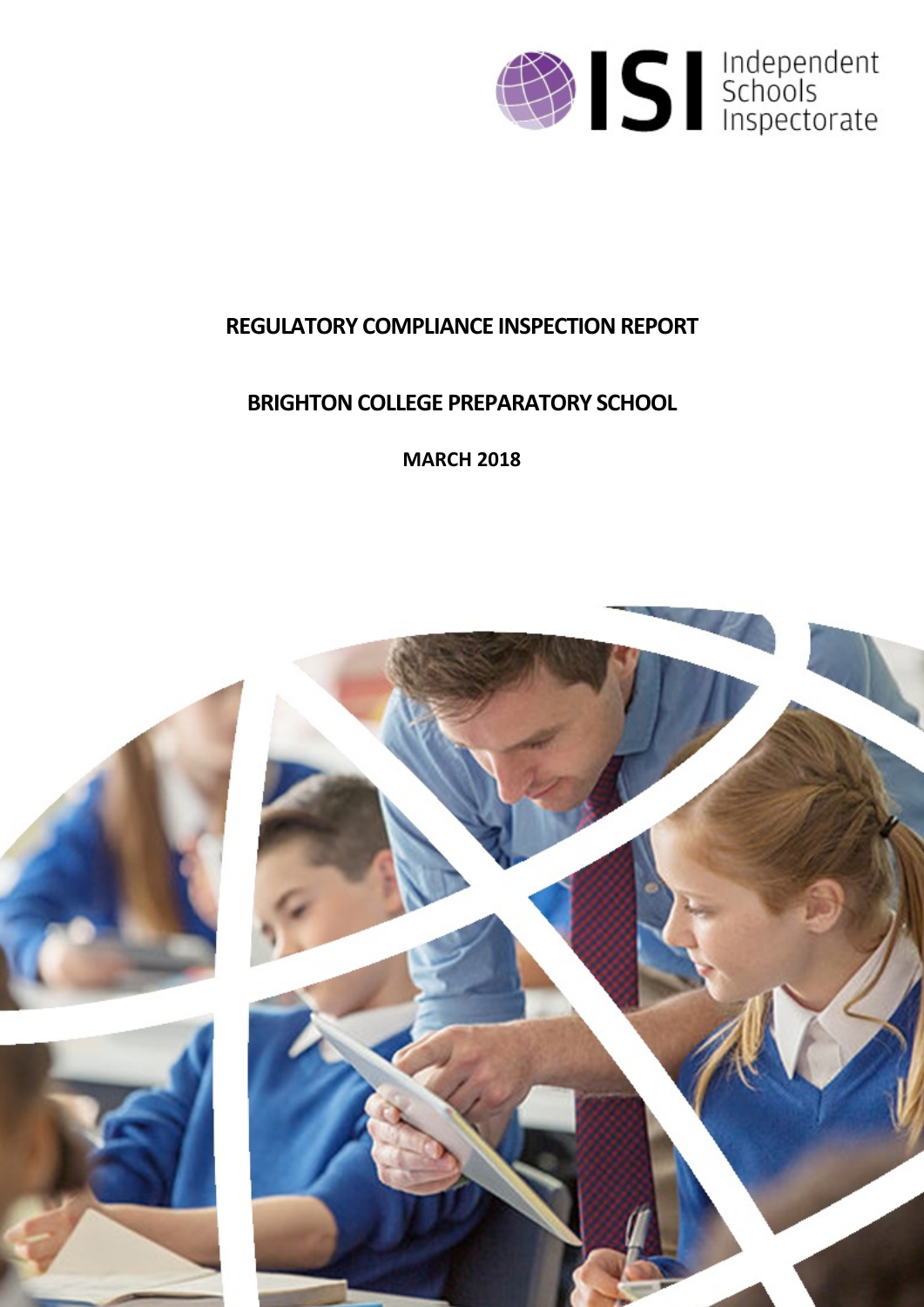## <span id="page-1-0"></span>**CONTENTS**

| <b>CONTENTS</b> |                                                                      |   |
|-----------------|----------------------------------------------------------------------|---|
|                 | <b>SCHOOL'S DETAILS</b>                                              | 4 |
| 1.              | <b>BACKGROUND INFORMATION</b>                                        | 5 |
|                 | About the school                                                     | 5 |
|                 | What the school seeks to do                                          | 5 |
|                 | About the pupils                                                     | 5 |
| 2.              | <b>REGULATORY COMPLIANCE INSPECTION</b>                              | 6 |
|                 | Preface                                                              | 6 |
|                 | <b>Key findings</b>                                                  | 7 |
|                 | PART 1 - Quality of education provided                               | 7 |
|                 | PART 2 - Spiritual, moral, social and cultural development of pupils | 7 |
|                 | PART 3 – Welfare, health and safety of pupils                        | 7 |
|                 | PART 4 – Suitability of staff, supply staff, and proprietors         | 7 |
|                 | PART 5 - Premises of and accommodation at schools                    | 7 |
|                 | <b>PART 6 - Provision of information</b>                             | 8 |
|                 | PART 7 - Manner in which complaints are handled                      | 8 |
|                 | PART 8 - Quality of leadership in and management of schools          | 8 |
| 3.              | <b>INSPECTION EVIDENCE</b>                                           | 9 |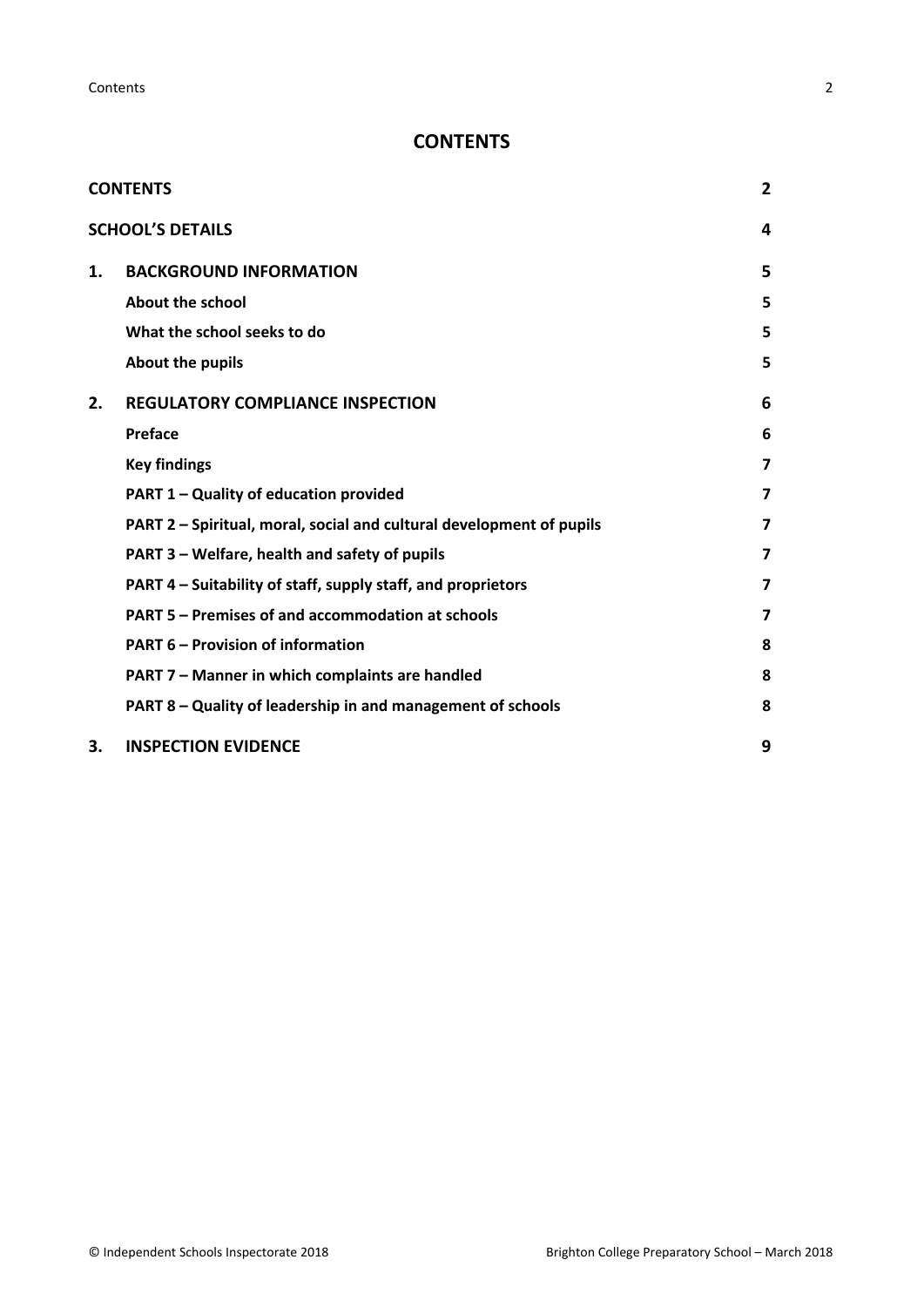## <span id="page-2-0"></span>**SCHOOL'S DETAILS**

| <b>School</b>                    | <b>Brighton College Preparatory School</b>                                                                                        |     |                |     |
|----------------------------------|-----------------------------------------------------------------------------------------------------------------------------------|-----|----------------|-----|
| <b>DfE</b> number                | 846/6015                                                                                                                          |     |                |     |
| <b>Registered charity number</b> | 307061                                                                                                                            |     |                |     |
| <b>Address</b>                   | <b>Brighton College Preparatory School</b><br>Walpole Lodge<br>2 Walpole Road<br>Brighton<br><b>East Sussex</b><br><b>BN2 OEU</b> |     |                |     |
| <b>Telephone number</b>          | 01273 704210                                                                                                                      |     |                |     |
| <b>Email address</b>             | paprep@brightoncollege.net                                                                                                        |     |                |     |
| Head                             | Mr John Weeks                                                                                                                     |     |                |     |
| <b>Chair of governors</b>        | The Lord Mogg KCMG                                                                                                                |     |                |     |
| Age range                        | 8 to 13                                                                                                                           |     |                |     |
| Number of pupils on roll         | 294                                                                                                                               |     |                |     |
|                                  | Girls                                                                                                                             | 134 | <b>Boys</b>    | 160 |
|                                  | <b>Juniors</b>                                                                                                                    | 185 | <b>Seniors</b> | 109 |
| <b>Inspection dates</b>          | 28 February to 1 March 2018                                                                                                       |     |                |     |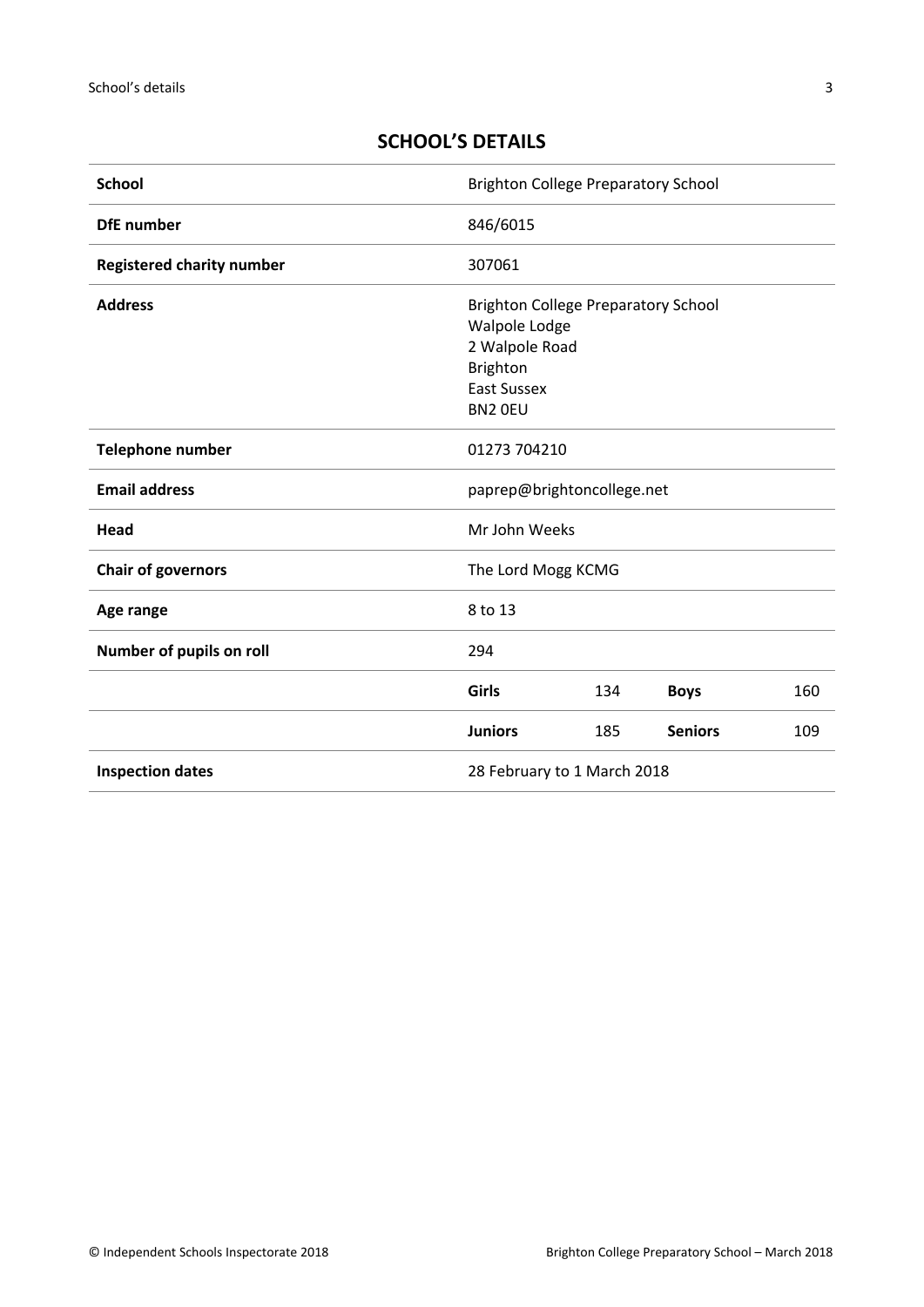## <span id="page-3-0"></span>**1. BACKGROUND INFORMATION**

#### <span id="page-3-1"></span>**About the school**

- 1.1 Brighton College Preparatory School is an independent day school for pupils aged 8 to 13 years. It was founded in 1845 and is situated adjacent to the main site of Brighton College. Since the previous inspection a new headmaster and a new chair of governors have been appointed.
- 1.2 The school is a registered charity and a company limited by guarantee. It isled by a board of governors who are trustees of the charity and directors of the company. A prep school committee, which includes members of the main governing body, oversees the administration of the prep school.

#### <span id="page-3-2"></span>**What the school seeks to do**

1.3 The school seeks to actively promote the intellectual development of the pupils by being academically focused and providing a safe and happy environment. It endeavours to enable each pupil to exceed his or her potential and strives to aid the social development of the pupils in order that they may play their full part as confident and articulate adult members of society.

#### <span id="page-3-3"></span>**About the pupils**

1.4 The majority of pupils are of British origin and a small proportion is drawn from a range of different nationalities and cultures. Most pupils live within the local area and come from business and professional backgrounds. Nationally standardised test data provided by the school indicate that the ability of the pupils is above average. The school has identified 53 pupils as having special educational needs and/or disabilities (SEND), which include dyslexia and dyspraxia, 40 of whom receive additional support. No pupil has an education, health and care plan or a statement of special educational needs. English is an additional language for 31 pupils, whose needs are supported within the classroom. Data used by the school have identified 30 pupils as being the most able in the school's population, and the curriculum is modified for them and for 25 other pupils because of their special talents in nonacademic subjects.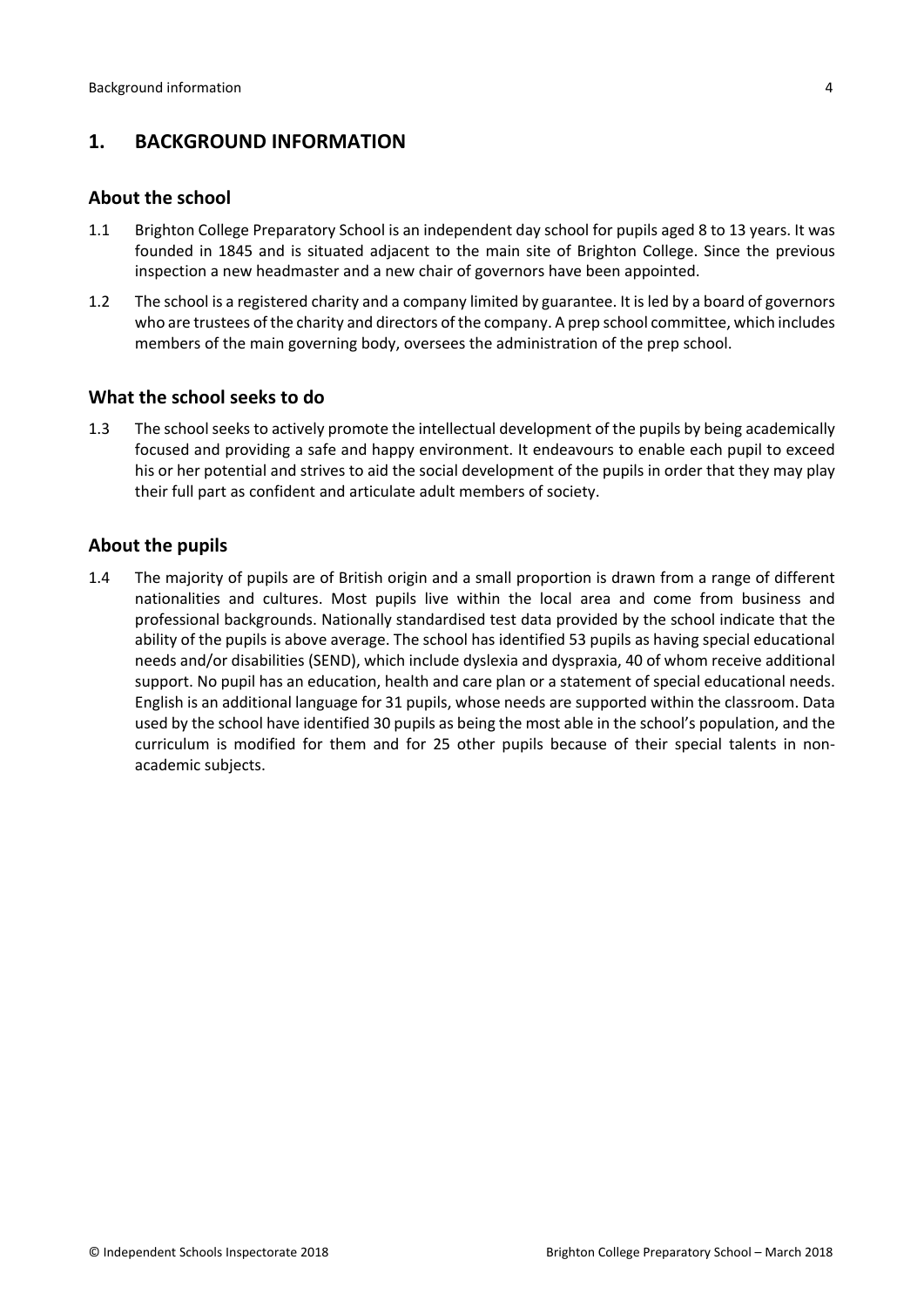## <span id="page-4-0"></span>**2. REGULATORY COMPLIANCE INSPECTION**

## <span id="page-4-1"></span>**Preface**

The registration authority for independent schools is the Department for Education (DfE), which directs inspection according to a specified frequency or at any time where the DfE has particular concerns about a school. The Independent Schools Inspectorate (ISI) is the body approved by the Secretary of State for the purpose of inspecting schools which are, or whose heads are, in membership of the associations which form the Independent Schools Council (ISC) and reporting on the extent to which they meet the Independent School Standards ('the standards') in the Schedule to the Education (Independent School Standards) Regulations 2014. Accordingly, inspection records whether the school meets each of these standards, which are arranged in eight Parts, each of which is divided into separate paragraphs. Additionally, the inspection reports on the school's accessibility plan under Schedule 10 of the Equality Act 2010 and the ban on corporal punishment under section 548 of the Education Act 1996. It comments on the progress made by the school in meeting the compliance action points set out in the school's most recent statutory inspection.

All association independent schools will have an inspection within three yearsfrom April 2016, in accordance with the Framework and DfE requirements. The inspection may be of COMPLIANCE ONLY or a combined inspection of EDUCATIONAL QUALITY AND COMPLIANCE depending on a number of factors, including findings from their most recent inspection. Schools judged not to meet the standards, may also be subject to a progress monitoring visit before their next routine inspection. The progress monitoring visit will judge whether the school has taken the necessary action to meet any un-met standards identified at their previous inspection.

The inspection was also carried out under the arrangements of the ISC Associations for the maintenance and improvement of the quality of their membership.

**This is a COMPLIANCE ONLY inspection and as such reports only on the school's compliance with the standards.** The standards represent minimum requirements and judgements are given either as **met** or as **not met**. All schools are required to meet all the standards applicable to them. Where the minimum requirements are not met, this is clearly indicated in the relevant section of the report and the school is required to take the actions specified.

Inspections do not include matters that are outside of the regulatory framework described above, such as: an exhaustive health and safety audit; compliance with data protection requirements; an in-depth examination of the structural condition of the school, its services or other physical features; contractual arrangements with parents; an investigation of the financial viability of the school or its accounting procedures.

Inspectors may be aware of individual safeguarding concerns, allegations and complaints as part of the inspection process. Such matters will not usually be referred to specifically in published reports in this document but will have been considered by the team in reaching its judgements.

Links to the full regulations and requirements can be found here: The Education [\(Independent](http://www.legislation.gov.uk/uksi/2014/3283/contents/made) School Standards) [Regulations](http://www.legislation.gov.uk/uksi/2014/3283/contents/made) 2014.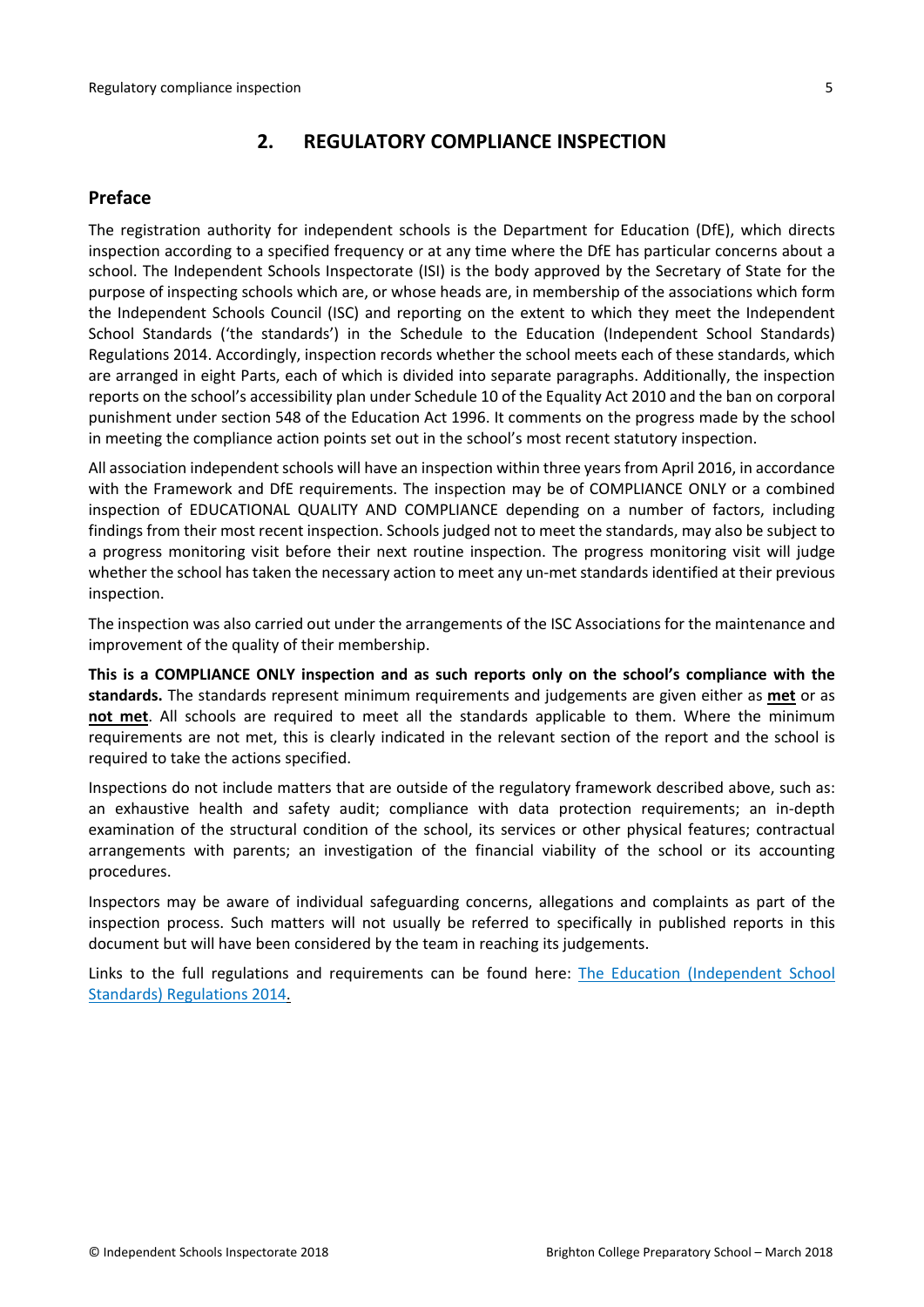## <span id="page-5-0"></span>**Key findings**

2.1 The school meets the standards in the schedule to the Education (Independent School Standards) Regulations 2014 and associated requirements, and no further action is required as a result of this inspection.

#### <span id="page-5-1"></span>**PART 1 – Quality of education provided**

- 2.2 The school uses its own framework to determine attainment instead of the national framework.
- 2.3 The curriculum is documented, supported by appropriate plans and schemes of work for the pupils and covers the required breadth of material. The teaching enables pupils to make good progress, encompasses effective behaviour management and is supported by suitable resources. A suitable framework for the assessment of pupils' performance is in place.

#### **2.4 The standards relating to the quality of education [paragraphs 1–4] are met.**

### <span id="page-5-2"></span>**PART 2 – Spiritual, moral, social and cultural development of pupils**

- 2.5 Principles and values are actively promoted which facilitate the personal development of pupils as responsible, tolerant, law-abiding citizens.
- **2.6 The standard relating to spiritual, moral, social and cultural development [paragraph 5] is met.**

### <span id="page-5-3"></span>**PART 3 – Welfare, health and safety of pupils**

- 2.7 Arrangements are made to safeguard and promote the welfare of pupils by means that pay due regard to current statutory guidance; good behaviour is promoted; bullying is prevented so far as reasonably practicable; health and safety requirements are met, including those relating to fire safety; provision is made for first aid. Pupils are properly supervised; admission and attendance registers are maintained, as required, and there is a strategic approach to risk assessment. A disability access plan is in place.
- **2.8 The standardsrelating to welfare, health and safety [paragraphs 6–16], the requirement of Schedule 10 of the Equality Act 2010, and the ban on corporal punishment undersection 548 of the Education Act 1996 are met.**

#### <span id="page-5-4"></span>**PART 4 – Suitability of staff, supply staff, and proprietors**

- 2.9 The school makes appropriate checks to ensure the suitability of staff, supply staff, and proprietors, and a register is kept as required.
- 2.10 The standards relating to the suitability of those in contact with pupils at the school [paragraphs 18-**21] are met.**

#### <span id="page-5-5"></span>**PART 5 – Premises of and accommodation at schools**

2.11 Suitable toilet, changing and showering facilities for pupils and appropriate accommodation for their medical needs are provided. The premises are maintained to a standard commensurate with health and safety; acoustics and lighting are appropriate; water provision is adequate. Suitable outdoorspace is provided for physical education and outdoor play.

#### **2.12 The standards relating to the premises and accommodation [paragraphs 22–31] are met.**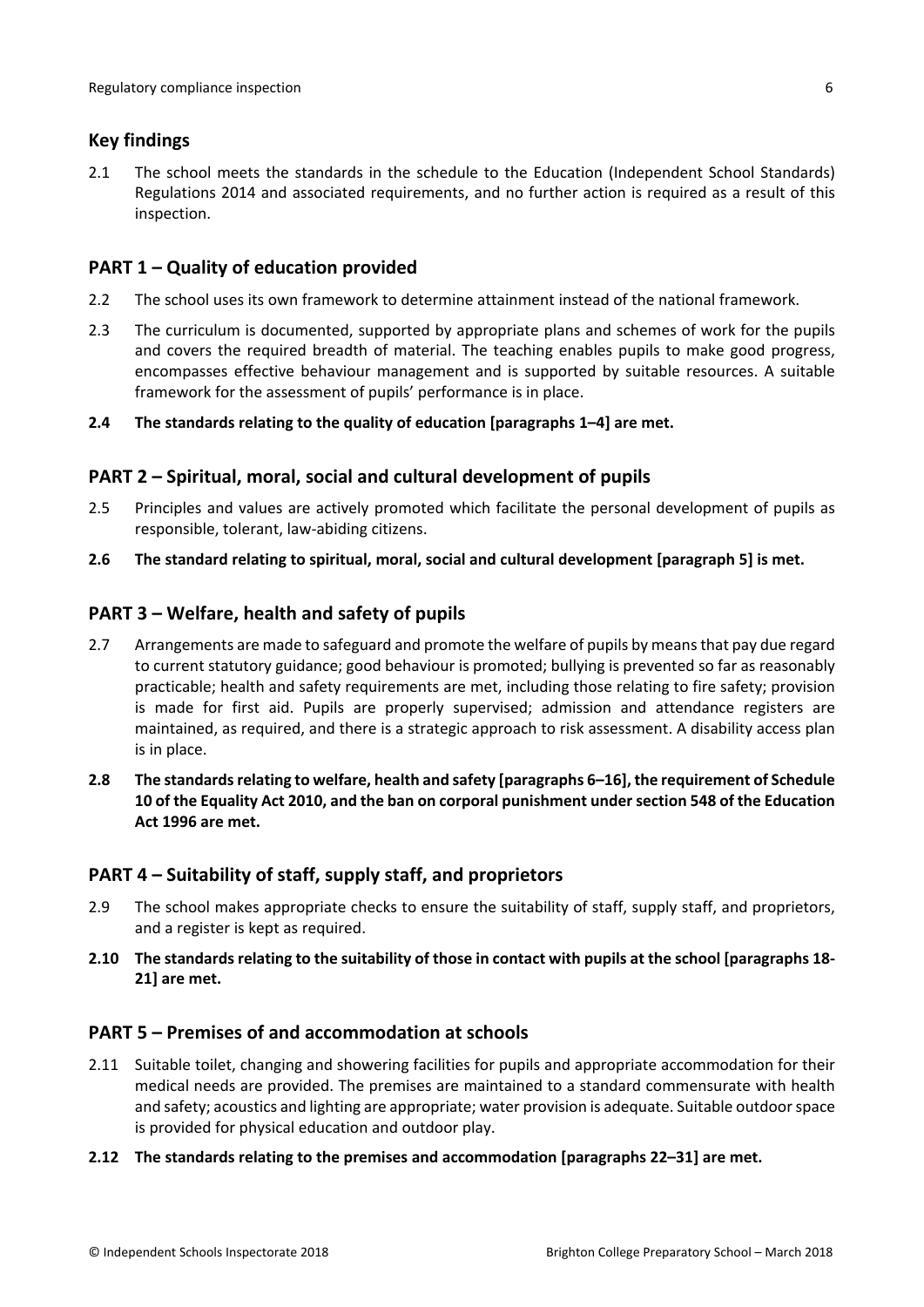## <span id="page-6-0"></span>**PART 6 – Provision of information**

2.13 A range of information is variously published, provided or made available to parents, inspectors and the Department for Education. This includes details about the proprietor, the ethos of the school and the curriculum, and of the school's arrangements for admission, behaviour and exclusions, bullying, health and safety, first aid, details of the complaints procedure, and the number of complaints registered under the formal procedure during the preceding school year, and the provision for those with English as an additional language. This also includes particulars of the school's academic performance during the preceding school year, and its results in public examinations, inspection reports and (for parents only) a report at least annually of their own child's progress. The safeguarding policy is posted on the school's website.

#### **2.14 The standard relating to the provision of information [paragraph 32] is met.**

#### <span id="page-6-1"></span>**PART 7 – Manner in which complaints are handled**

- 2.15 Parental complaints, if any, are handled effectively through a three-stage process, (informal, formal and a hearing before a panel of three, one of whom is independent of the school). Each stage has clear time scales, and at the third stage the panel can make findings and recommendations which are communicated to the complainant. Records are kept appropriately, including of any action taken, whether or not a complaint is successful.
- **2.16 The standard relating to the handling of complaints [paragraph 33] is met.**

#### <span id="page-6-2"></span>**PART 8 – Quality of leadership in and management of schools**

- 2.17 The proprietor ensures that the leadership and management demonstrate good skills and knowledge, and fulfil their responsibilities effectively, so that the other standards are consistently met and they actively promote the well-being of the pupils.
- **2.18 The standard relating to leadership and management of the school [paragraph 34] is met.**